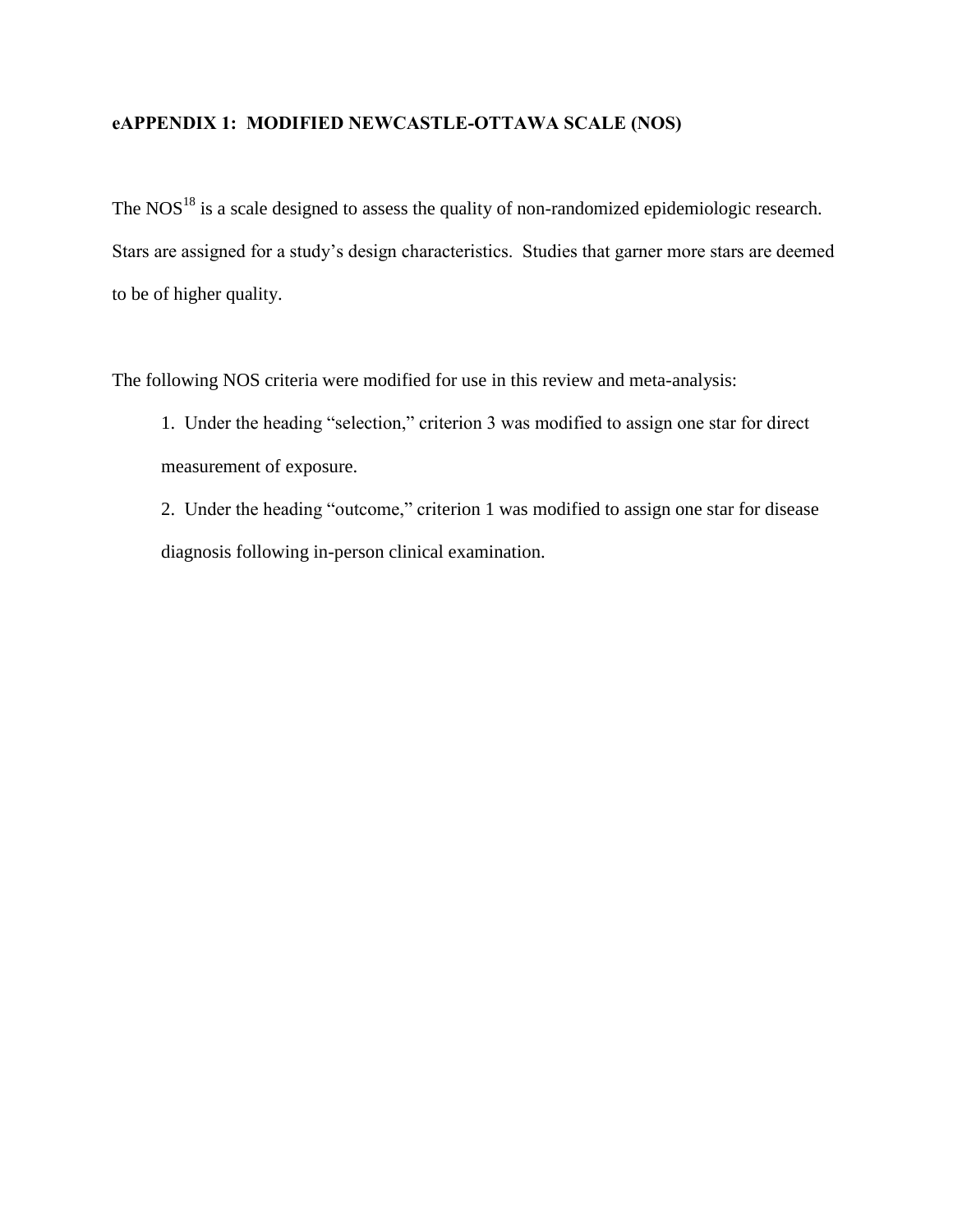### **eAPPENDIX 2: SEARCH TERMS**

#### MEDLINE (PUBMED), n=1611

(("Epidemiology"[Mesh] OR "Cohort Studies"[Mesh] OR "Case-Control Studies"[Mesh] or Cohort OR case-control OR epidemiology) AND ("Dementia"[Mesh] OR "Alzheimer Disease"[Mesh] OR dementia OR alzheimer OR alzheimers) AND ("Blood Pressure"[Mesh] OR "Hypertension"[Mesh] OR "Hypotension"[Mesh] OR "blood pressure" OR hypertension OR hypotension OR "risk factors"[ti] or "risk factor"[ti])) AND ("0"[EDAT] : "2010"[EDAT])

EMBASE, n=2671 (2006 additional citations not previously identified by the MEDLINE search) 'blood' OR 'blood'/exp OR blood AND ('pressure' OR 'pressure'/exp OR pressure) OR 'hypertension' OR 'hypertension'/exp OR hypertension OR 'hypotension' OR 'hypotension'/exp OR hypotension AND ('dementia' OR 'dementia'/exp OR dementia OR alzheimer\*) AND (cohort OR 'epidemiology' OR 'epidemiology'/exp OR epidemiology OR 'case control') AND [1-1-1900]/sd NOT [1-1-2011]/sd

CINAHL, n= 354 (175 additional citation not previously identified by the PUBMED or EMBASE searches)

( ((MH "Hypertension+") or (MH "Hypotension+") or (MH "Blood Pressure+") or hypotension or hypertension or "blood pressure") AND ((MH "Alzheimer's Disease") or (MH "Dementia+") or dementia or alzheimer\*) AND ((MH "Case Control Studies+") or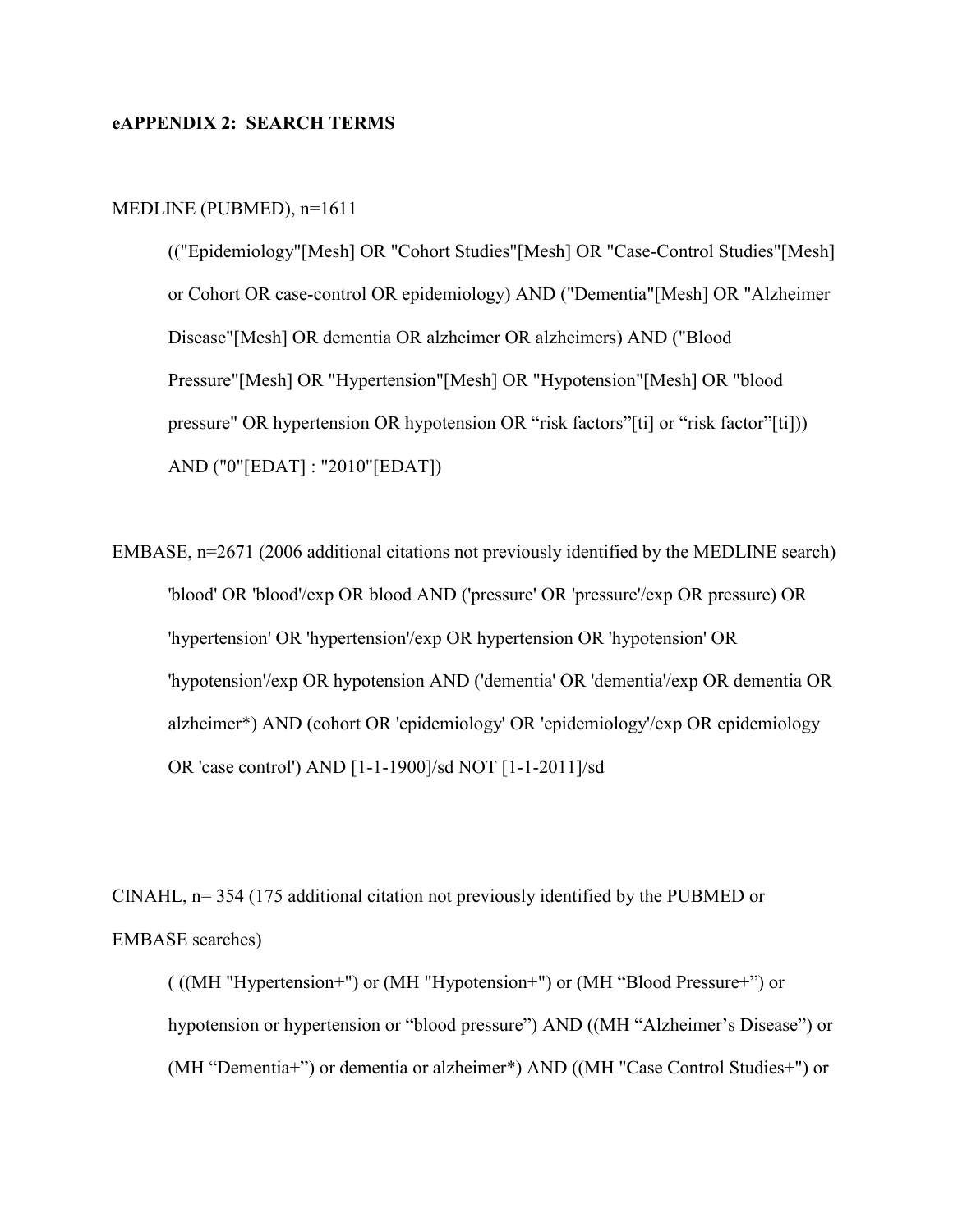(MH "Prospective Studies+") or (MH "Epidemiology+") or cohort or case-control or epidemiology) ) and EM 1900-2010

WEB OF SCIENCE, n=640 (338 additional citation not previously identified by the PUBMED, EMBASE, or CINAHL searches)

((TS=alzheimer\*) or (TS=dementia)) AND ((TS=blood pressure) or (TS=hypertension) or (TS=hypotension)) AND ((TS=cohort) or (TS=case-control) or (TS=epidemiology))

Total references evaluated: 4129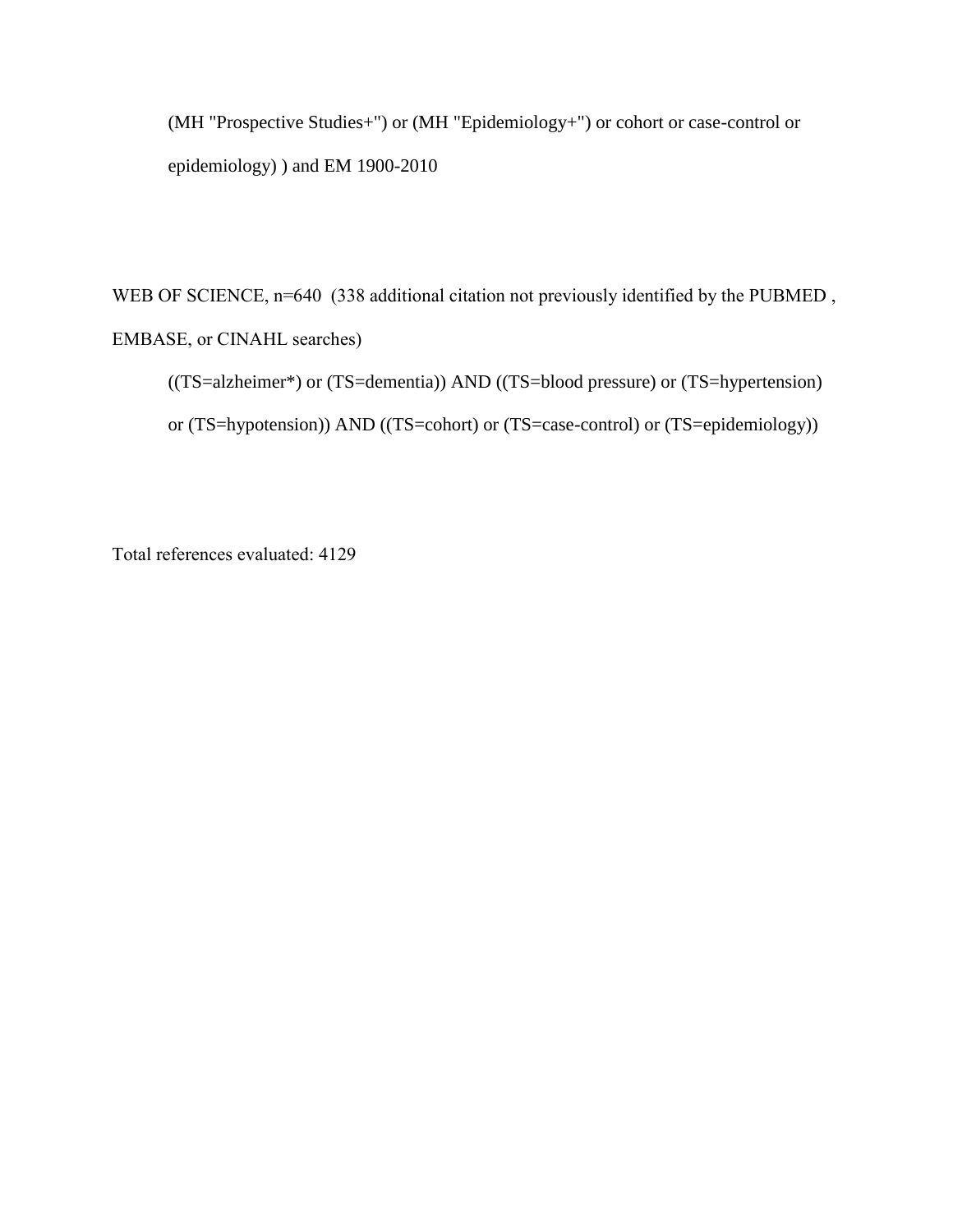## **eAPPENDIX 3: Example STATA Code**

We used the metan command in STATA to compute summary estimates and the  $I^2$  test:

```
metan lnrr selnrr, random eform
```
Where lnrr is the  $ln(RR)$  and selnrr is the standard error of the  $ln(RR)$  for each study included in the analysis.

This command will also produce forest plots.

We used the heterogi command in STATA to compute 95% confidence intervals for  $I^2$  using the non-central chi-squared approach.

## **heterogi q df, level(95) ncchi**

Where q is the Q statistic and df is the degrees of freedom.

Likewise, we used the metabias and metafunnel commands in STATA to get Egger's regression asymmetry test and Begg's funnel plot:

**metabias lnrr selnrr, egger metafunnel lnrr selnrr**

Where lnrr is the  $ln(RR)$  and selnrr is the standard error of the  $ln(RR)$  for each study included in the analysis.